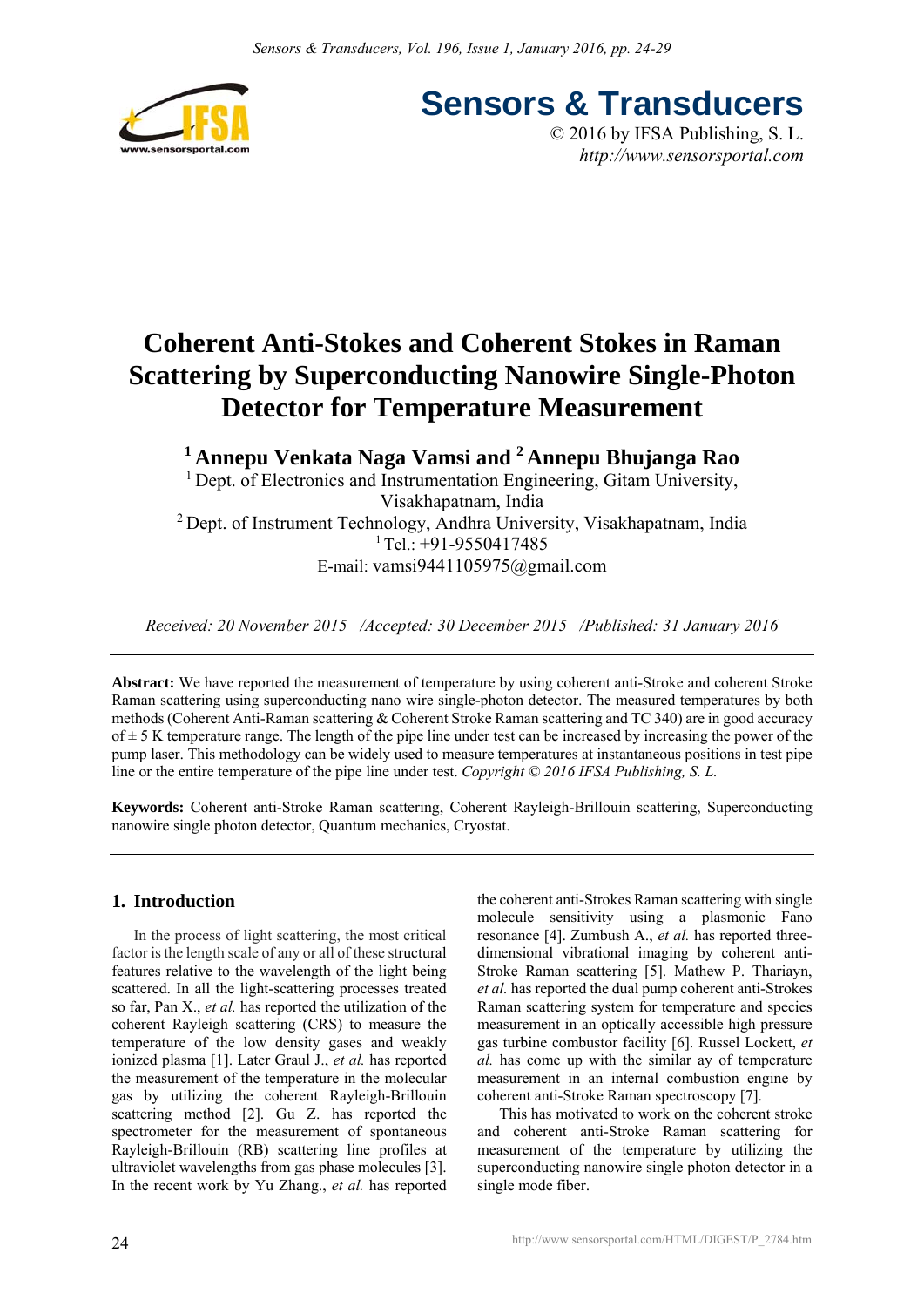In this paper we have worked on the single mode fibers by considering the incident radiation as one monochromatic wave of frequency  $\omega_1$ . We now consider the experimental situation illustrated in Fig. 1 where the incident radiation consists of two overlapping coherent monochromatic beams of frequencies  $\omega_1$  and  $\omega_2$ , with  $\omega_1 > \omega_2$ . As the overlapping beams of radiation propagate through the material system, new radiation is produced with frequencies corresponding to various combinations of  $ω<sub>1</sub>$  and  $ω<sub>2</sub>$ . From amongst the possible combinations we first consider the combination  $2\omega_1 - \omega_2$ . If we vary  $ω<sub>2</sub>$  while keeping  $ω<sub>1</sub>$  constant we find that the intensity of the scattering increases dramatically when  $\omega_1$ - $\omega_2 = \omega_M$ , where  $\omega_M$  is a molecular frequency that can be observed in Raman scattering. When this frequencymatching condition is satisfied  $\omega_s = \omega_1 + \omega_M$ , because  $\omega$ <sub>s</sub>=2 $\omega$ <sub>1</sub>- $\omega$ <sub>2</sub>= $\omega$ <sub>1</sub>+ $(\omega$ <sub>1</sub>- $\omega$ <sub>2</sub>)= $\omega$ <sub>1</sub>+ $\omega$ <sub>M</sub>.



**Fig. 1.** Diagrammatic representations of CARS (coherent anti-Stroke Raman scattering), CSRS (coherent stroke Raman scattering).

The condition  $\omega_1$  -  $\omega_2$  =  $\omega_M$  can be regarded as a Raman resonance. This is quite different from the electronic resonances described earlier. The scattered frequency  $\omega_1$  +  $\omega_M$  has the form of an anti-Stokes Raman frequency relative to  $\omega_1$ . As this scattered radiation is coherent, it is called Coherent anti-Stokes Raman Scattering, or CARS. By varying  $\omega_2$  over a range of values that covers the desired values of  $\omega_M$  a CARS spectrum can be obtained. The CARS frequencies will be superimposed on a background of weak non-resonant scattering given by  $2\omega_1$  -  $\omega_2$ . If alternatively we consider the scattered frequency combination  $2\omega_2 - \omega_1$ , then when  $\omega_1 - \omega_2 = \omega_M$  strong scattering now occurs at  $\omega_2 + (\omega_2 - \omega_1) = \omega_2 - \omega_M$ . This is Stokes radiation relative to  $\omega_2$  and is called Coherent Stokes Raman Scattering or CSRS.

CARS and CSRS differ in many important respects from the Raman processes. They produce highly directional beams of scattered radiation with small divergences. The scattered intensity is proportional (a) to the square of the number of scattering molecules and (b) to the square of the irradiance of the incident radiation at  $\omega_1$  and to the irradiance of the incident radiation at  $\omega_2$ . Consideration of the interaction of the waves of frequencies  $\omega_1$  and  $\omega_2$  involves the bulk or macroscopic properties of the material system which must then be related to the individual or microscopic properties of the molecules. From such considerations

emerge the special properties of CARS and CSRS radiation which we have just outlined energy change in the material system and the process is said to be passive or parametric. The material system acts as a facilitating agent as it were for the exchange of energy between radiation of different frequencies and this is very effective when  $\omega_1 - \omega_2 = \omega_M$ . Energy level diagrams for CARS and CSRS and given in Fig. 2 (a) and (b) respectively.



**Fig. 2.** (a) Energy level diagrams for CARS, b) Energy level diagrams for CSRS.

#### **2. Methodology**

#### **2.1. Quantum Mechanics (QM) Domain**

In the Quantum Mechanics (QM) domain, a harmonic oscillator oscillates at an angular frequency  $\omega_M$  with quantized energy levels:

$$
E_n = (n+1) \hbar \omega_M, n = 0, 1, 2, 3 \dots \tag{1}
$$

According to the statistical mechanics if such a quantum oscillator is in contact with a thermal reservoir of temperature *T* then this oscillator has probability  $P_n$  being in the energy level  $E_n$  given by:

$$
P_n = \exp\left(-\frac{\left(n + \frac{1}{2}\right) \text{h}\omega M}{K_B T}\right) / \sum_{\hat{\mathbf{n}} = 0}^{\infty} \exp\left(-\frac{\left(\hat{\mathbf{n}} + \frac{1}{2}\right) \text{h}\omega M}{K_B T}\right) (2)
$$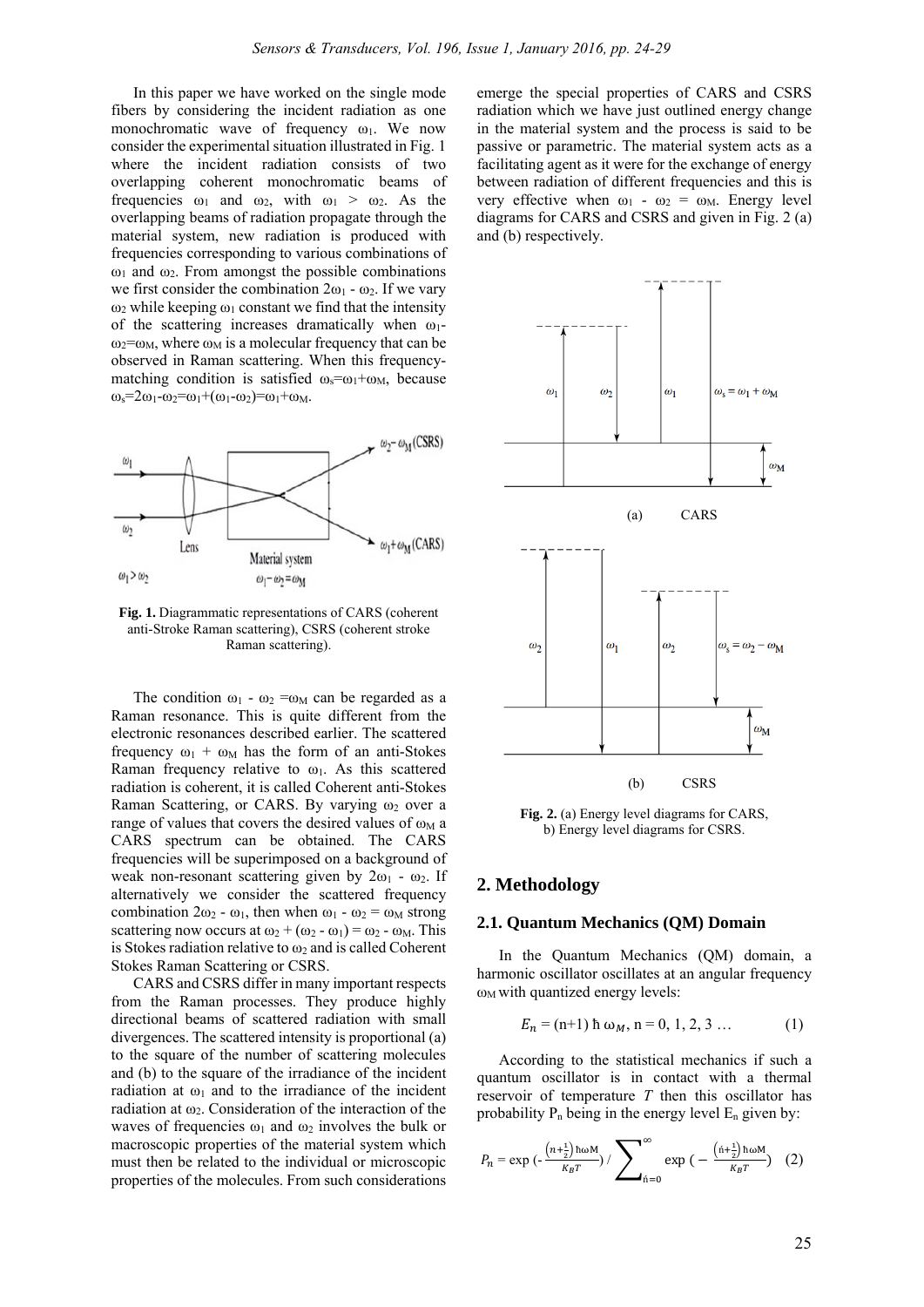Here  $K_B$  is the Boltzmann constant, and  $\hbar = h/2\pi$ with h to be the Planck constant. Furthermore according to the QM the dipole transition strength from energy level  $E_n \rightarrow E_{n+1}$  is found proportional to quantum number n in the following:

$$
|p|_{n,n+1} \propto \sqrt{n+1} \tag{3}
$$

Now we can evaluate the Stokes line strength from an ensemble of *N* identical oscillators connected to a thermal bath at temperature *T* 

$$
N\sum_{n=0}^{\infty}(\sqrt{n+1})^{2}P_{n}=\frac{N}{1-\exp(-\frac{\hbar\omega M}{K_{B}T})}
$$
(4)

Conversely, the dipole transition strength from energy level  $E_{n+1} \rightarrow En$  is found in the following proportion

$$
|p|_{n+1,n} \propto \sqrt{n} \tag{5}
$$

For the anti-Stokes line strength of an ensemble of *N* identical oscillators:

$$
N\sum_{n=0}^{\infty}(\sqrt{n})^2 P_n = \frac{N}{\exp\left(-\frac{\hbar \omega M}{K_B T}\right) - 1}
$$
 (6)

We could write down the strength of the Raman Stokes line  $\lambda_{\rm s}$  from an ensemble of identical OM oscillator  $\omega_M$  that is dominated by the induced electric dipole radiation:

$$
I_S = I_o(\frac{\ell}{\lambda_S})^4 \frac{1}{1 - \exp(-\frac{h \omega M}{K_B T})}
$$
(7)

Here  $\ell$  is a length scale and  $I_0$  an intensity scale proportional to the incident light strength. At the same time the associated anti-Stokes Raman line  $\lambda_{AS}$  has the strength:

$$
I_{AS} = I_o \left(\frac{\ell}{\lambda_{AS}}\right)^4 \frac{1}{\exp\left(\frac{h \omega M}{K_B T}\right) - 1}
$$
 (8)

We thus derived the expression that can be served as the basis for the Raman temperature sensor:

$$
\frac{I_{AS}}{I_S} = \left(\frac{\lambda_S}{\lambda_{AS}}\right)^4 \exp\left(-\frac{\hbar \omega M}{K_B T}\right) \tag{9}
$$

The above formula is derived with the assumption that each molecule is independent in the system and their mutual interactions are only represented by a statistical temperature parameter *T*. So by theoretical approach we have come to a conclusion that the coherent anti-Stokes and coherent stroke Raman scatterings, we can calculate the temperature inside a closed or open pipelines accurately. Hence by the above technique we report the measurement of the temperature experimentally by the Superconducting nanowire single – photon detector (SNSPD).

# **3. Experimental Setup**

The light source is a fiber laser with a repetition frequency of 36 MHz and centered near 1550 nm. The sensing fiber is a standard low-loss single-mode fiber with a diameter of 10.1 μm and attenuation less than 0.2 dB/km at a wavelength of 1550 nm. We used filter for flittering the pump laser to a 1 nm line width at a wavelength of 1530.47 nm. We used a variable attenuator before amplifying the pump laser with an erbium doped amplifier (EDFA). The attenuator is used to minimize pulse distortion due to gain saturation in the amplifier. We used a pulse picking modulator applied to our pump laser for extending the test fiber in lengths on the order of kilometers.

The pump signal is again filtered postamplification to remove the broad band from the pump, which could otherwise be backscattered in the fiber under test and create unwanted pulse counts at the SNSPD detectors, as the filters used before and after the amplifier can only provide 20-30 dB rejection of unwanted wavelengths. We thus injected the pump laser light into the fiber under test(FUT) via a fiber coupling (fiber-optic circulator).we have tested the fiber up to a length of 5 meters as it is limited by the repetition rate of our pump laser. This test fiber is passed through a pipeline of 5 meters in length for the experimentation work. This pipe is wrapped with electrical wire at 3 meter position for creating a localized hot spot externally by applying the current to the electrical wire for the temperature measurement inside the pipeline with respect to the wavelengths and the coherent stroke counts and coherent anti-Stroke counts. The backscattered light from the fiber under test is directed by the circulator to a series of filters that will reject the pump wavelength. Without these filters, we would have unwanted photons of the pump wavelength reaching the SNSPD detector. The 1350 nm filters are used to block any of the EDFA photons that might reach the SNSPD detectors.

Now the process of band splitters to separate and filter the Raman backscattered photons into an S-band channel (1450 nm-1490 nm) and an L-band channel (1550 nm – 1630 nm). The light from the S-band and L-band channels are coupled to SNSPDs, where accurate and precise temperature measurement and control is one of the key factors for this experiment.

We used Temperature Controller 340 (MAKE: Lakeshore) a device that measures and displays temperatures. We have installed the TC 340 at the position where the external electrical wire is wrapped around the pipe line, so as to compare the temperature at the 3 meter position by the proposed method and as well as to measure the temperature at the 3 meter position by the temperature controller (TC 340) to strengthen the results of our experimented method.

In the cryostat, the voltage passes through the lowpass filter that is part of the printed circuit board, and reaches the contact pads. The pulse signal is picked up from the sample holder with a coaxial cable, passes into a signal inverting cryogenic amplifier with a bandwidth of 30 MHz to 2.1 GHz and is brought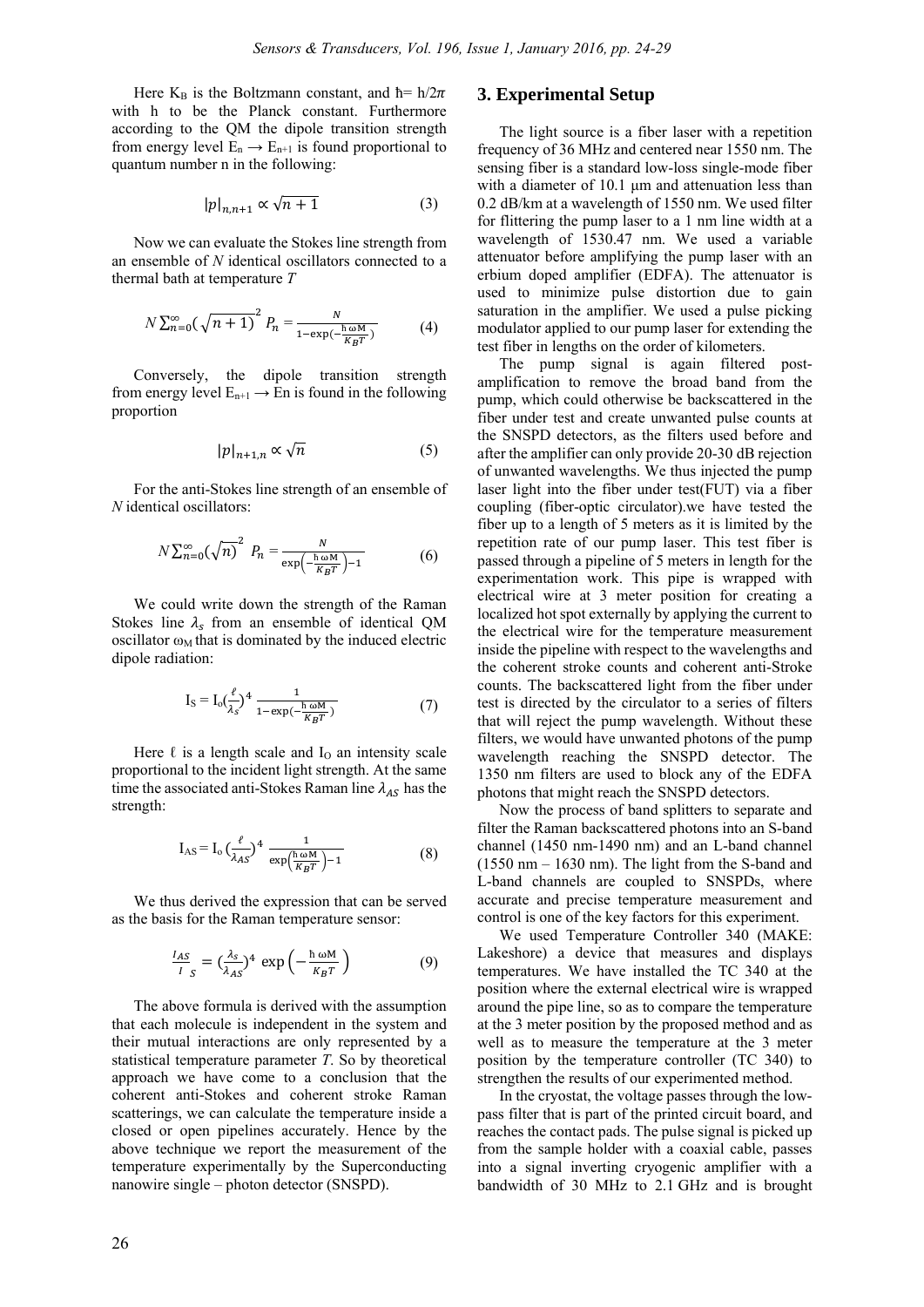outside the cryostat. From there, a semi rigid coaxial cable passes the signal through a −3 dB attenuator to a second amplifier. The  $-3$  dB attenuator damps reflections between the amplifiers and prevents the formation of a standing wave. After the second amplifier the signal is damped by −6 dB before it reaches the oscilloscope. Before the signal cable enters the oscilloscope or the pulse counter.



**Fig. 3.** Measurement set up for wavelengths analysis's of coherent anti-Stoke Raman Scattering and coherent stroke Raman Scattering in the fiber under test.



**Fig. 4.** Sketch of the electronic setup. The printed circuit board is mounted on the sample holder right next to the SNSPD chip with the amplification and bias.

#### **4. Results and Discussion**

We modeled the Raman backscattering by the strokes and anti-Strokes as follows:

Backscattered photons 
$$
(I_u) \approx
$$
  
\n $\eta_u \Delta V_u P_0 L |g_R| N D_c,$  (10)

where  $I_u$  is the backscattered photons per second,  $\eta_u$  is the detection efficiency (DE) of the SNSPDs,  $\Delta V_u$  is the bandwidth of the stroke and anti-Stroke filters, $P_0$  is the peak pump power, L is the fiber length,  $g_R$  is the Raman gain factor,  $D_c$  is the duty cycle of the pump signal, N represents the photon population as given in the Equations (4) and (6) respectively.

By the theory of quantum Mechanics, the Raman gain generally increases, on the order of 0.8  $W^{-1}$ .  $km^{-1}$ . As our pump power is limited by gain saturation in our EDFA to around  $P_{ave} = 18$  mW. This configuration achieved count rates of approximately  $3 \times 10^5$  Hz at room temperature. Thus with the ratio of strokes to anti-Strokes as given by Equation (9) and the instantaneous position in the fiber under test (FUT) is given by

$$
\frac{I_{AS}(x)}{I_S(x)} = \left(\frac{\lambda_S}{\lambda_{AS}}\right)^4 \exp\left(-\frac{\hbar \omega M}{K_B T(x)}\right),\tag{11}
$$

where  $I_S$  is the strokes count,  $I_{AS}$  is the anti-Strokes count, x is the position in the FUT, and  $\left(\frac{\lambda_s}{\lambda_{AS}}\right)^4$  which include the detection efficiency of the two SNSPDs detectors.

So by the Equation (11) we have calculated the temperature of the entire fiber under test as a function of desired position. We have calculated the input intensity and output intensity with respect to the power. The normalized intensity vs. the power (mW) is shown in the Fig. 5 where the input intensity is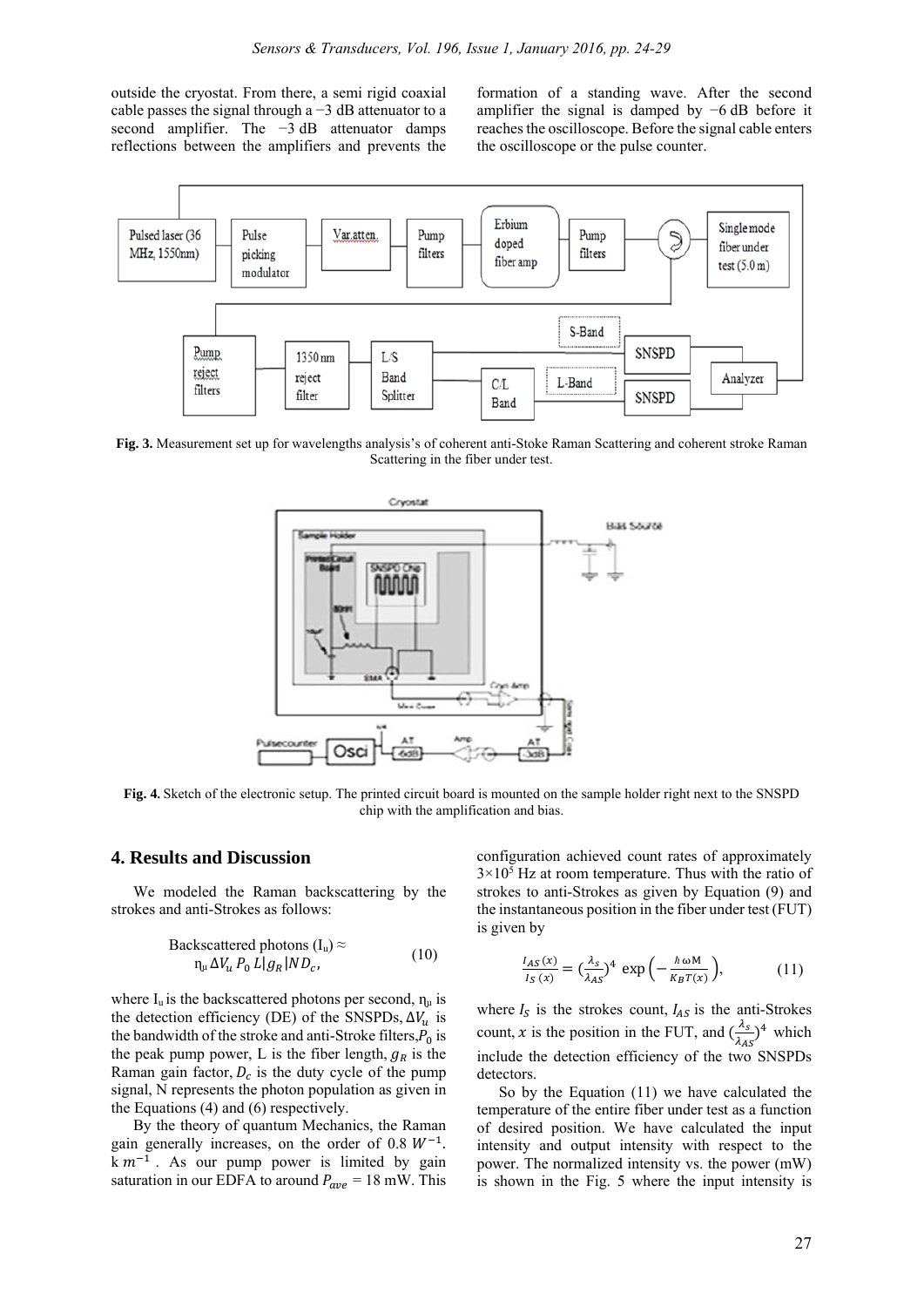represented by a blue line and the output intensity is represented by red color line.



**Fig. 5.** The normalized Intensity vs. Power.

Now by having the output intensity, the coherent anti-Stroke counts for the different wavelengths of the strokes and anti-Strokes. We have the coherent anti-Stroke counts vs. the wavelength as show in the Fig. 6.



**Fig. 6.** Coherent anti-Stroke counts vs. wavelength.

Thus as we already wrapped the electrical wire around the test pipe at 3 meters, which will create a localized hot spot in the test fiber and by this we were able to have the temporal profile of the single mode fiber under test at the desired position and the temperature spike at the 3 meters position is plotted and is as shown in the Fig. 7.

We have obtained the temperature at the 3 m position by the TC 340 and the measured temperature is 455 K and the measured temperature by proposed method is 450 K. The proposed methodology has a very good accuracy of  $\pm$  5 K. So by using the CARS and CSRS we were able to measure the temperature at a fixed position or we can also measure the entire temperature profile of a tunnel or a lengthily pipe line.



**Fig. 7.** The result of the temperature measurement from TC 340 (Red colour spike at 3 m position) and the temperature measurement by the proposed method (Blue colour spike at 3 m position).

### **5. Conclusions**

In this paper, we have experimented and demonstrated that the coherent stroke and coherent anti-Stroke Raman Scattering can be used for measurement of the temperature profile by using superconducting nano wire single – photon detector. We have tested the pipe line of 5 meters length by externally giving temperature at 3 meter distance and achieved the temperature profile at that position as shown in the Fig. 7 we have achieved the same temperature by TC 340 which strengthens the temperature measurement by CARS and CSRS using SNSPDs. We can increase the length of the test pipe by increasing the power of the pump laser. This methodology is therefore particularly suitable for applications to large or elongated structures; such as dams, large bridges and pipelines.

# **References**

- [1]. Pan X., Barker P. F., Meschanov A., Grinstead J. H., Shneider M. N., Miles R. B., Temperature measurement by coherent Rayleigh scattering, *Optics Letters*, Vol. 27, No. 3, 1 Feb. 2002, pp. 161-163.
- [2]. Graul J., Lilly T., Coherent Rayleigh-brillouin scattering measurement of atmospheric and molecular gas temperature, *Optics Express*, Vol. 22, Issue 17, 2014, pp. 20117-20129.
- [3]. Gu Z., Vieitez M. O., Van Duijn E. J., Ubachs W., A Rayleigh-brillouin scattering spectrometer for ultraviolet wavelengths, *Rev. Sci. Instrum.*, Vol. 83, No. 5, May 2012, 053112.
- [4]. Yu Zhang, Yu-Rong Zhen, Oara Neumann, Jared K. Day, Coherent anti-Stokes Raman scattering with single-molecule sensitivity using a plasmonic Fano resonance, *Nature Communications*, Vol. 5, June 2014, pp. 1-7.
- [5]. Zumbusch A., Holtom G. R., Xie X. S., Threedimensional vibrational imaging by coherent anti-Stokes Raman scattering, *Phys. Rev. Lett.*, Vol. 82, No. 20, Aug. 1999, pp. 4142-4145.